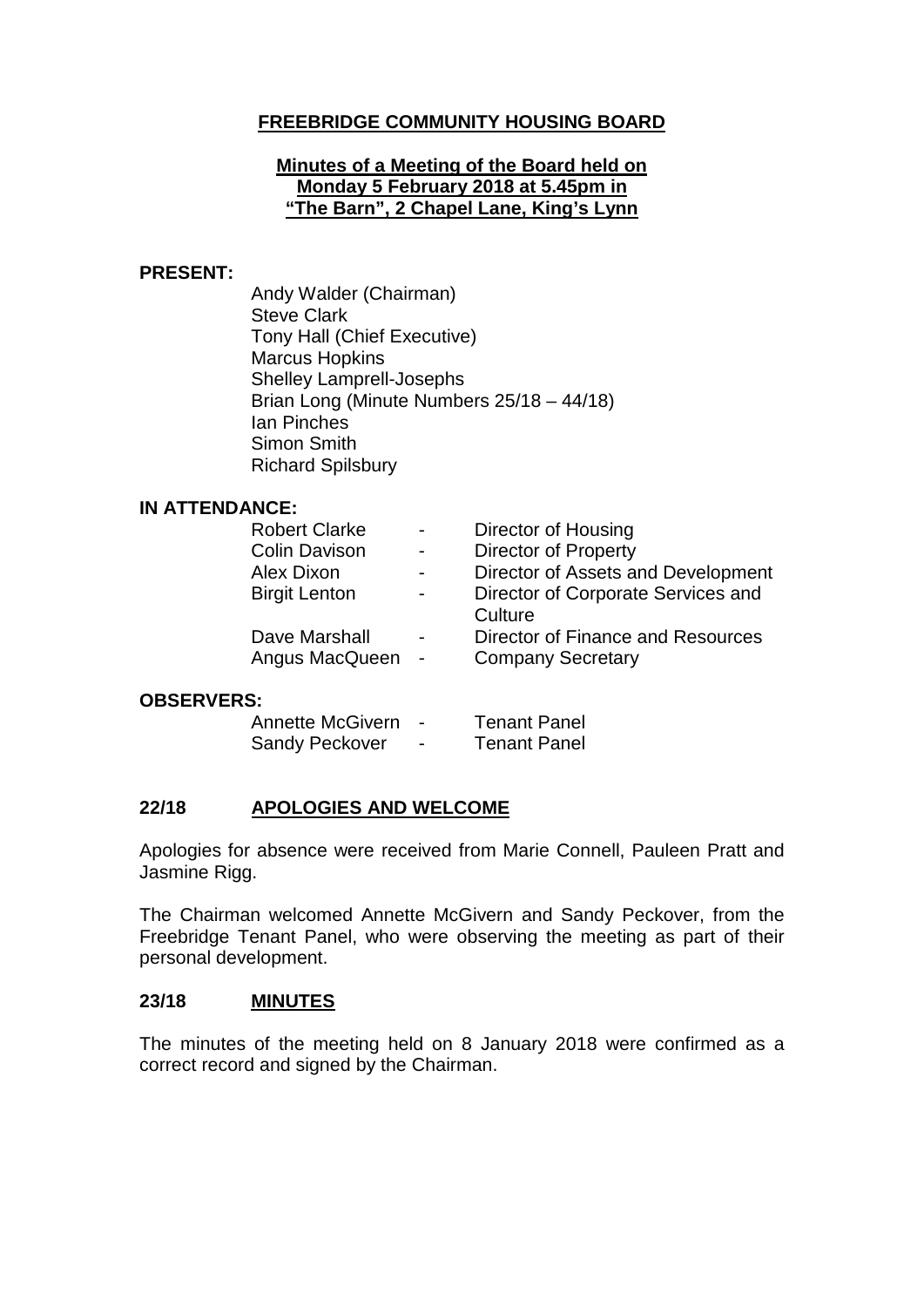# **24/18 MATTERS ARISING**

### • **Thornage Hall Rents (Minute Number 09/18)**

The Chief Executive advised that he would ensure that rent information for 2018/19 was received from Thornage Hall in time for it to be reported to the next Board meeting.

### **25/18 ACTION SHEET**

The Board received the action sheet.

The Board highlighted that the procurement of the building materials and plumbing & heating materials contracts, which had originally been scheduled for completion in June 2017, had still not been concluded. In answer to questions, the Director of Property explained that the procurement of these contracts was now part of a wider project involving a number of suppliers. Eastern Procurement had been engaged to assist with this project and would be meeting with the Procurement Panel on 20 February 2018.

[Confidential wording]

### **26/18 DECLARATIONS OF INTEREST**

Tony Hall declared an interest in the item at minute number 31/18: Governance Committee Recommendations – Chief Executive's Remuneration and Pension. The Board was content that he remain in the room for the item, as there was no discussion on it.

#### **27/18 CHAIRMAN'S UPDATE**

In addition to his usual weekly meetings with the Chief Executive, the Chairman described the following activities that he had undertaken since the last meeting:

- He had attended a tender opening in relation to Phase 4a of the Hillington Square refurbishment project.
- He had attended a Governance Committee meeting, which had included consideration of the processes necessary for establishing the development company.
- He had undertaken induction meetings with the three new Board Members: Marcus Hopkins, Shelley Lamprell-Josephs and Richard Spilsbury.
- He had attended an "out and about" event in Gayton.
- He had attended a meeting of the Governors' Council at the Queen Elizabeth Hospital.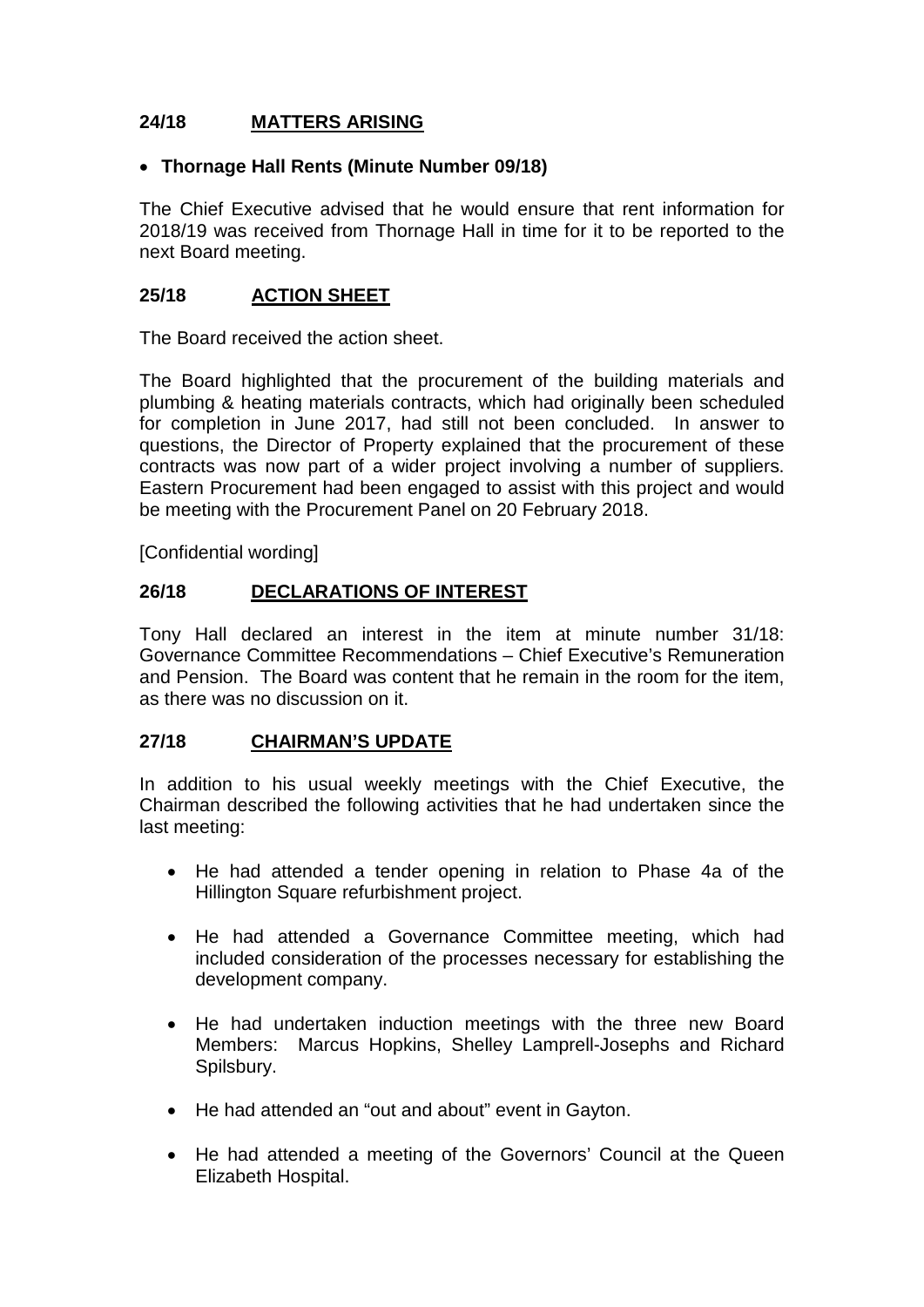- He had met with the new Chair of Broadland Housing Association.
- He had attended the West Norfolk Local Heroes Awards. One of the awards, for the Best Neighbour, had been sponsored by Freebridge.

The Chairman also advised that he would shortly be undertaking the following activities:

- He would be attending a National Housing Federation meeting for East of England Chairs.
- He would be meeting with his two Chair mentors.
- He would be attending a special meeting of the Governance Committee, which would be giving further consideration to the processes around establishing the development company.
- He would be attending a meeting with the Borough Council of King's Lynn and West Norfolk to explore opportunities for closer joint working.

# **28/18 MANAGEMENT TEAM UPDATE**

A written update from the Management Team had been previously circulated and was noted by the Board.

The written update covered the following issues:

- Sealing of Documents: Shared Ownership and Affordable Homes Programme 2016 – 2021
- Minor Changes to Financial Regulations
- RBS, Ring-fenced Bank and RPI Linked Interest Rate
- King's Lynn Area Committee
- KLFM Community Hero Awards
- Development Updates
- Board Member Declarations of Interest

It was highlighted that some of the items required Board decisions.

# **RESOLVED:**

- 1) That approval be granted to seal the Shared Ownership and Affordable Homes Programme 2016 to 2021 contract and the  $e^2$  Consortium Agreement contract.
- 2) That the changes to the Financial Regulations listed in the update be approved.

[Confidential wording]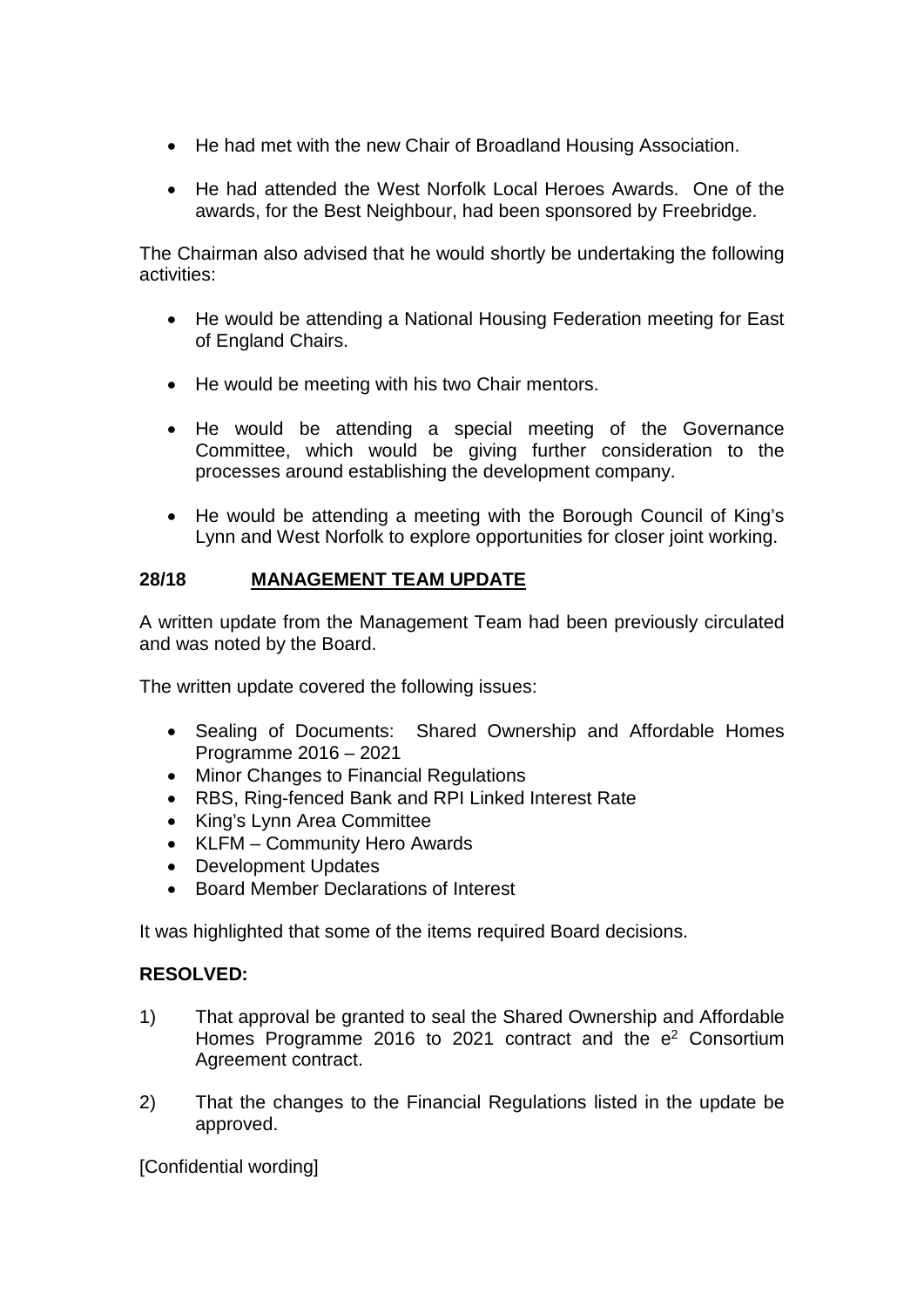# **29/18 HILLINGTON SQUARE PROJECT COMPLETION PROPOSAL**

Confidential item

### **30/18 NEW LEGAL STRUCTURES**

The Chief Executive presented a report which detailed the recommendations of the Governance Committee following its discussion relating to the setting up of the development company.

The Board noted that the proposed name of the development company was "Bridgegate Homes". It was pointed out that the word "Bridgegate" was in the address of another housing organisation; however, the Board deemed this not to be significant. The Director of Corporate Services and Culture advised that the relevant domain names and social media accounts for "Bridgegate Homes" had been secured.

The Chief Executive pointed out that all Board Members would be asked to make known if they were interested in sitting on the development company Board. The appointments would be subject to a recruitment process.

#### **RESOLVED:**

- 1) That the development company name "Bridgegate Homes" be approved.
- 2) That the Board of Bridgegate Homes consist of five Board Members, comprising; the Chairman of the Freebridge Board, the Director of Finance and Resources, an independent specialist and two additional Freebridge Board Members.
- 3) That, should the Bridgegate Homes Board appoint the independent specialist as its Chairman, as was envisaged by the Freebridge Board, this position be remunerated at the same level as Freebridge Committee Chairmen, subject to external advice.
- 4) That Freebridge Board Members be canvassed to put their names forward for the Bridgegate Homes Board, and two members be appointed subject to a suitable process having been followed.
- 5) That the Freebridge Company Secretary should also be the Company Secretary for Bridgegate Homes, and the Bridgegate Homes Board be requested to make this appointment.

#### **31/18 GOVERNANCE COMMITTEE RECOMMENDATIONS – CHIEF EXECUTIVE'S REMUNERATION AND PENSION**

Confidential item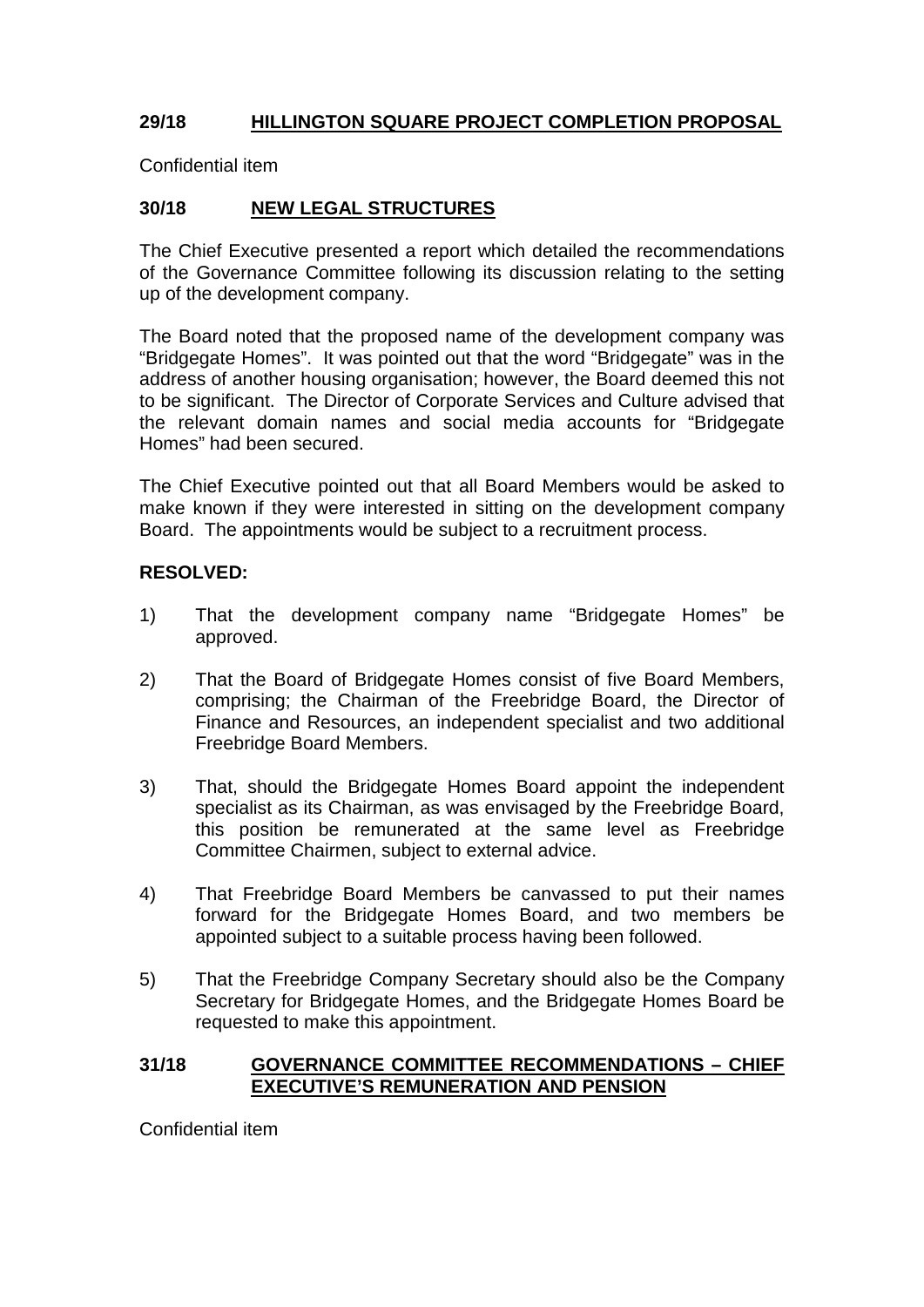### **32/18 PROCUREMENT APPROVAL – LEAN TRAINING FOR MANAGERS AND LEAN PROCESS REVIEWS PROGRAMME**

Confidential item

### **33/18 THE REGULATION OF SOCIAL HOUSING (INFLUENCE OF LOCAL AUTHORITIES) (ENGLAND) REGULATIONS 2017**

The Company Secretary presented a report which sought to agree a way forward following the introduction of the Regulation of Social Housing (Influence of Local Authorities) (England) Regulations 2017.

The Board was of the view that a programme of positive engagement with Tenant shareholders should be pursued.

In answer to a question, the Company Secretary said that he would ensure that a casting vote for the Chairman at general meetings was included when the Rules were redrafted to reflect the new Regulations.

#### **RESOLVED:**

- 1) That, rather than holding a Special General Meeting to approve changes to the Constitution to reflect the new Regulations, changes to the Constitution be made at the Annual General Meeting in September 2018, on the basis that the new Regulations would, in any case, take effect on 16 May 2018.
- 2) That the drafting of Rule amendments be commissioned to effect the equal division of voting rights between Tenant and Independent shareholders at Freebridge general meetings.

#### **34/18 TENANT PANEL QUARTERLY UPDATE**

The Director of Corporate Services and Culture presented a report which provided a quarterly update of the Tenant Panel's work to date. She highlighted Appendix 1 to the report, which set out the Panel's proposed Development Plan for 2018.

The Chairman invited the Tenant Panel Members present to address the Board. They said that they particularly appreciated opportunities for joint working with the Board, and would like to have more Board/Tenant Panel joint sessions. They would also like clarification on how they could best support the Board.

The Board acknowledged the important role that the Panel played in contributing to the success of the organisation, and agreed that more joint working would be of benefit. It was highlighted that the Board Vice-Chairman, Simon Smith, had been assigned by the Chairman to act as the Board's link with the Panel. He attended the Panel's meetings on a quarterly basis in this capacity. He undertook to continue working with the Panel, to explore how they could further support the Board and to improve tenant engagement and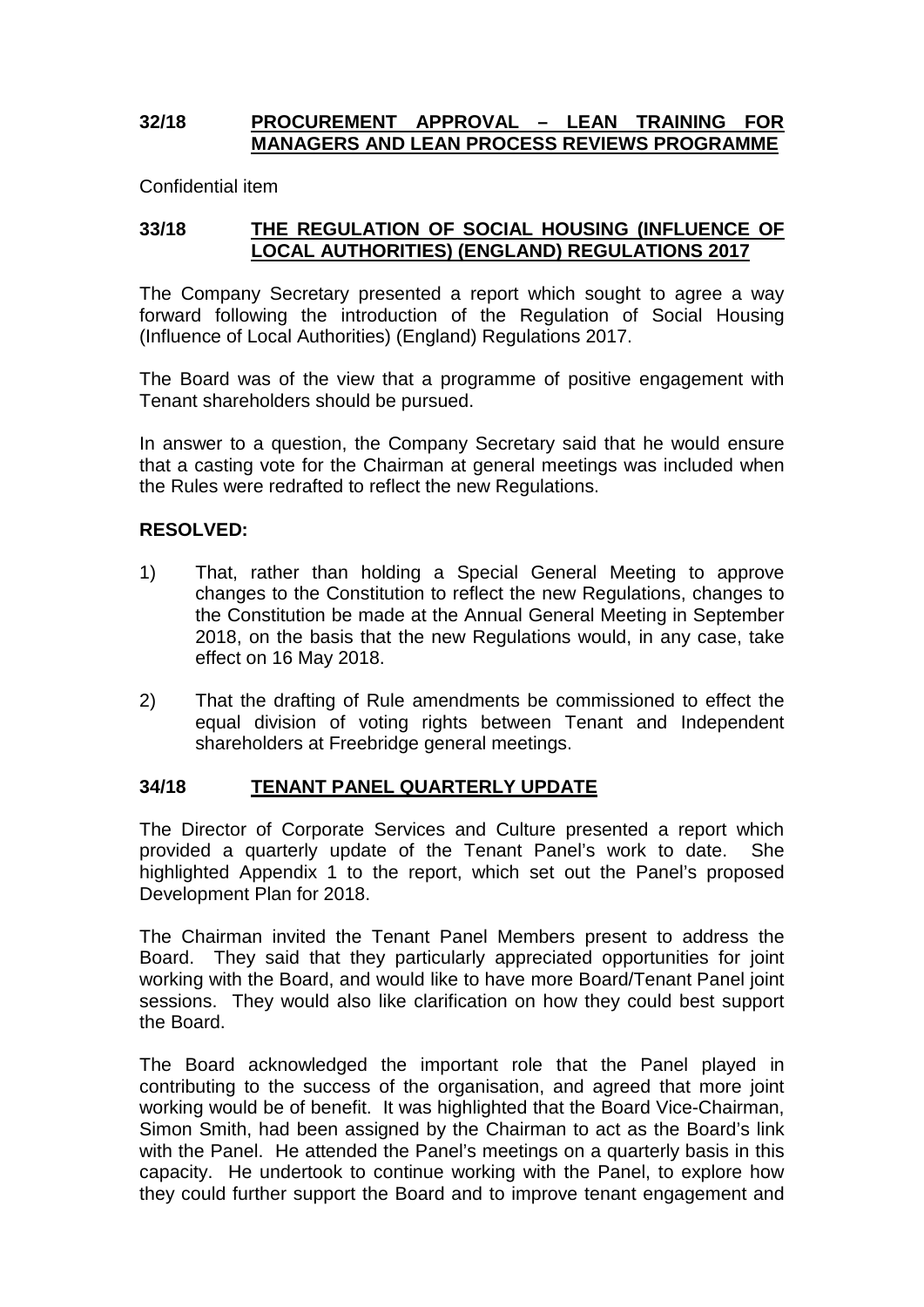satisfaction. A new Housing Green Paper was anticipated imminently, and was likely to include measures around increased tenant engagement; he would look at whether this would present an opportunity for joint working between the Panel and the Board.

A Board Member pointed out that the Panel's Development Plan for 2018 included Complaints Panel training, and suggested that it might also be worth Board Members attending this. He commented that the standard of Tenant Panel input at the Complaints Panel meetings he had attended had been of a high quality.

The Chairman commended the work of the Tenant Panel and asked that his thanks be passed on to all of the Panel Members.

The Board noted the report and

**RESOLVED:** That the Tenant Panel Development Plan 2018, as attached at Appendix 1 to the report, be endorsed.

### **35/18 OPERATIONAL PERFORMANCE – YEAR TO DATE DECEMBER 2017 QUARTER 3**

Confidential item

#### **36/18 BUSINESS PLAN – THIRD QUARTER UPDATE**

The Chief Executive presented a report which reviewed progress on the implementation of the Business Plan and in delivering the strategic objectives.

The Board noted the report.

# **37/18 RISK MANAGEMENT AND FRAUD AWARENESS UPDATE**

Confidential item

#### **38/18 TREASURY MANAGEMENT AND STRATEGY UPDATE**

The Director of Finance and Resources presented a report which provided an update on the Association's current position with regard to treasury matters. He confirmed that the completed survey for Quarter 3 had been submitted to the Regulator and was available to view on the Board Members' website.

The Board noted the report.

#### **39/18 GOVERNANCE IMPROVEMENT ACTION PLAN**

The Board noted a report which set out the Governance Improvement Action Plan, which had been agreed by the Governance Committee.